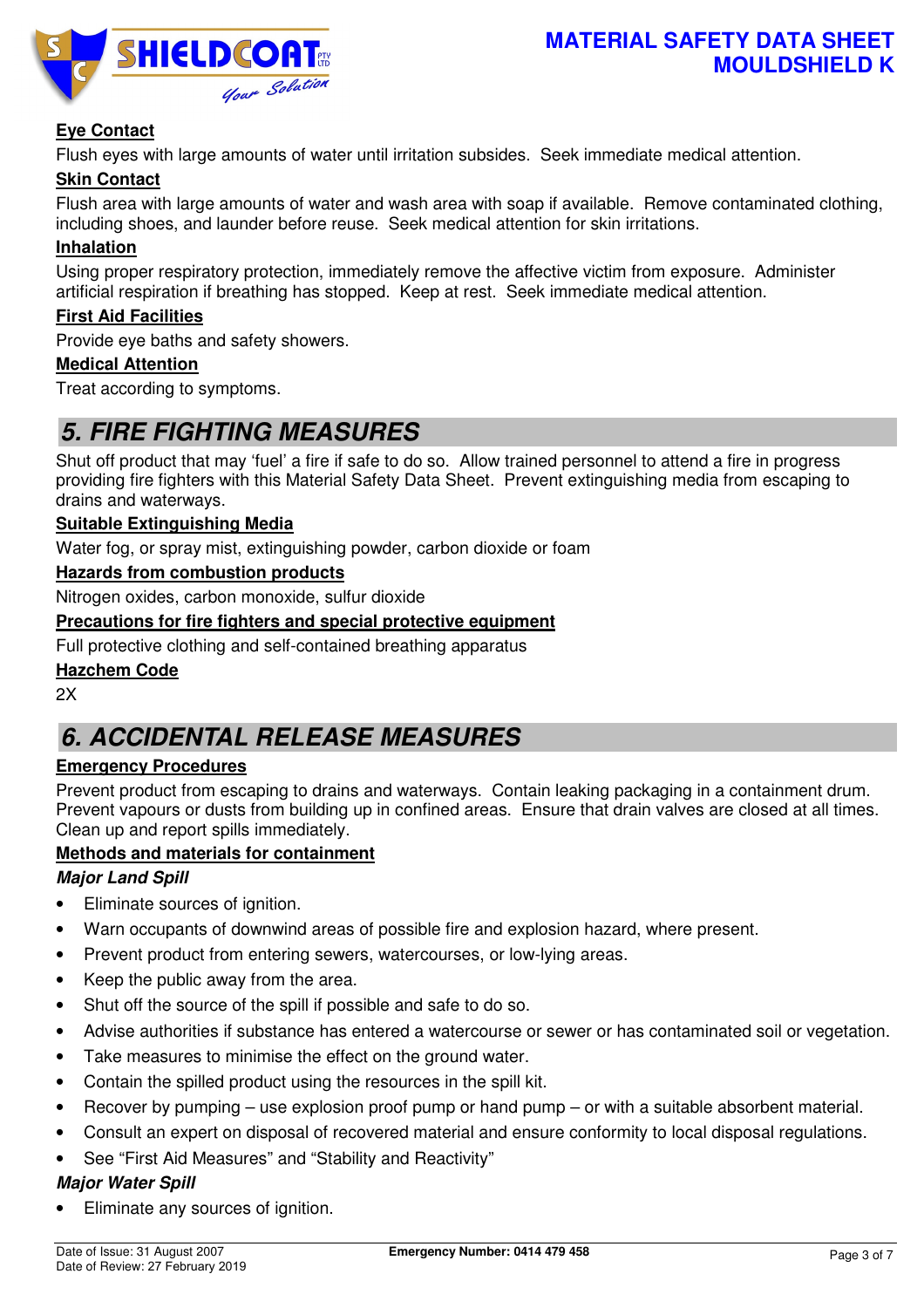### **MATERIAL SAFETY DATA SHEET MOULDSHIELD K**

- Warn occupants and shipping in downwind areas of possible fire and explosion hazard, where present.
- Notify the port or relevant authority and keep the public away from the area.
- Shut off the source of the spill if possible and safe to do so.
- Confine the spill if possible.
- Remove the product from the surface by skimming or with suitable absorbent material.
- Consult an expert on disposal of recovered material and ensure conformity to local disposal regulations.
- See "First Aid Measures" and "Stability and Reactivity".

## **7. HANDLING AND STORAGE**

#### **Precautions for Safe Handling**

This product is combustible. Do not open near open flame, sources of heat or ignition. No smoking. Keep container closed. Handle containers with care. Open slowly to control possible pressure release. Use grounding leads to avoid discharge (electric

#### **Conditions for Safe Storage**

Store in a cool, dry place away from direct sunlight. Do not pressurise, cut, heat or weld containers - residual vapours are flammable. This product is flammable and will fuel a fire in progress.

#### **Incompatible Materials**

Natural Rubber, Butyl Rubber, EPDM, Polystyrene

## **8. EXPOSURE CONTROLS: PERSONAL PROTECTION**

#### **National Exposure Standards**

The time weighted average concentration (TWA) for this product is: None specified: consider 5 g/m<sup>3</sup>, which means the highest allowable exposure concentration in an eight-hour day for a five-day working week. The short term exposure limit (STEL) is: None specified: consider 5 g/m<sup>3</sup>, which is the maximum allowable exposure concentration at any time. Replacing a TWA or STEL value for some products is a Peak Limitation value (Peak): None applies in this case. In addition to the exposure concentrations may be a subsidiary caution in such cases where the product is a skin sensitiser, represented as (Sk), where none applies in this case.

#### **Biological Limit Values (BLV)**

No data available

#### **Engineering Controls: Ventilation**

The use of local exhaust ventilation is recommended to control process emissions near the source. Laboratory samples should be handled in a fume hood. Provide mechanical ventilation of confined spaces. Use explosion proof equipment.

#### **Personal Protective Equipment**

**Respiratory Protection:** Where concentrations in air may approach or exceed the limits described in the National Exposure Standards, it is recommended to use a half-face filter mask to protect from overexposure by inhalation. A type 'A' filter material is considered suitable for this product.

**Eye Protection:** Always use safety glasses or a face shield when handling this product.

**Skin/Body Protection:** Always wear long sleeves, long trousers, or coveralls, and enclosed footwear or safety boots when handling this product. It is recommended that chemical resistant gloves be worn when handling this product.

## **9. PHYSICAL AND CHEMICAL PROPERTIES**

| <b>Property</b>            | Unit of measurement | <b>Typical Value</b> |
|----------------------------|---------------------|----------------------|
| Appearance                 | None                | Clear, yellow liquid |
| <b>Boiling Point/Range</b> | $\sim$              | 224                  |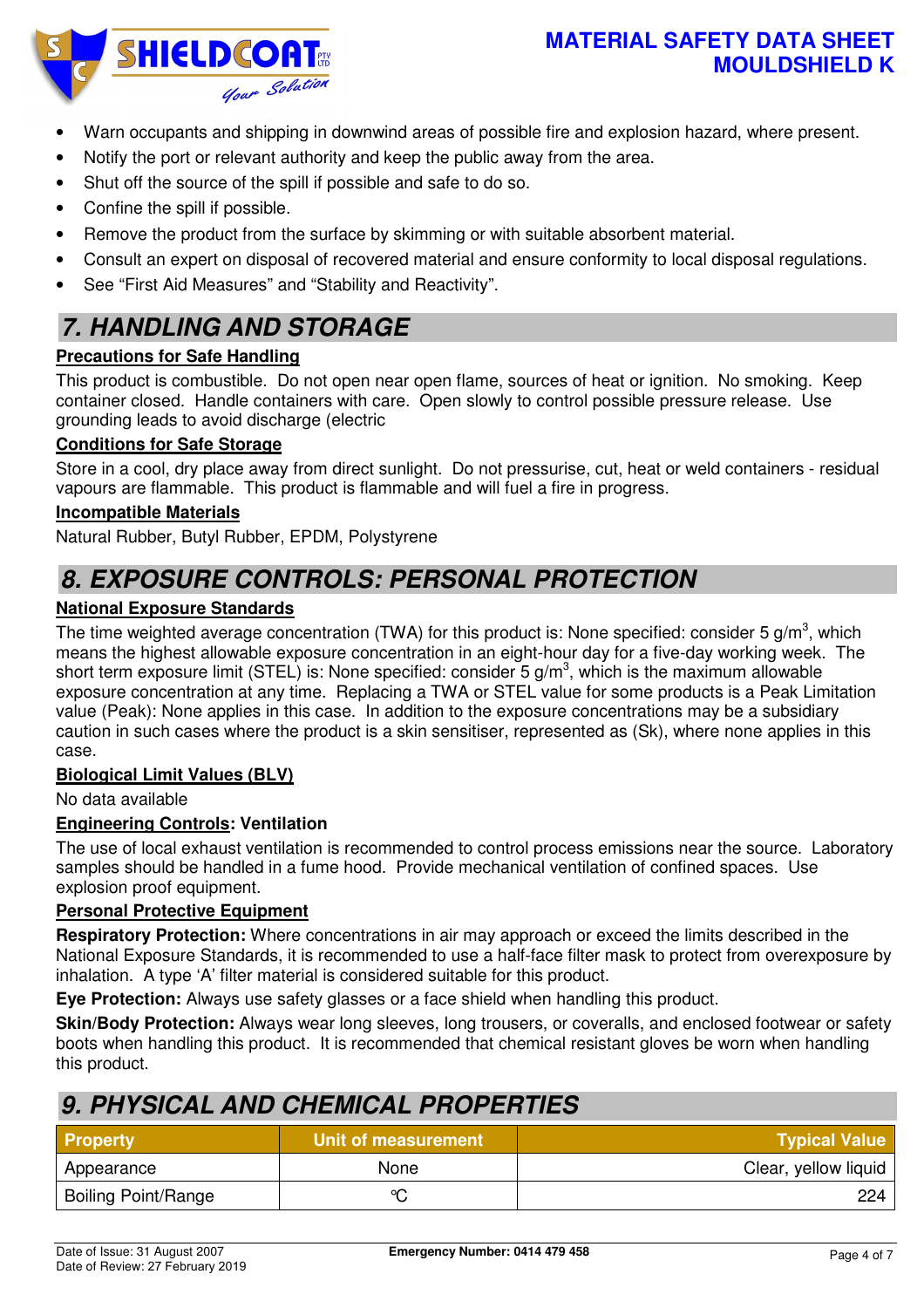## **MATERIAL SAFETY DATA SHEET MOULDSHIELD K**



| <b>Property</b>                 | <b>Unit of measurement</b> | <b>Typical Value</b> |
|---------------------------------|----------------------------|----------------------|
| <b>Flash Point</b>              | ℃                          | 105                  |
| SG/Density ( $@$ 15 °C)         | $g/ml$ ; kgm <sup>-3</sup> | 0.95                 |
| Vapour Pressure @ 20℃           | kPa                        | No data available    |
| Vapour Density @ 20℃            | $g/ml$ ; kgm <sup>-3</sup> | No data available    |
| <b>Autoignition Temperature</b> | $\mathrm{C}$               | >400                 |
| Explosive Limits in Air         | % vol/vol                  | $0.9 - 5.9$          |
| Viscosity @ 20°C                | cPs, mPas                  | No data available    |
| Percent volatiles               | % vol/vol                  | 100                  |
| Acidity/alkalinity as pH        | None                       | Not applicable       |
| Solubility in Water             | g/l                        | Partly soluble       |
| Other solvents                  | $\overline{\phantom{a}}$   | Organic solvents     |

The values listed are indicative of this product's physical and chemical properties. For a full product specification, please consult the Technical Data Sheet.

# **10. STABILITY AND REACTIVITY**

### **Chemical stability**

This product is stable at room temperature and pressure.

#### **Conditions to avoid**

Heating, alkaline environments

#### **Hazardous decomposition products**

Nitrogen compounds, sulfur dioxide, carbon monoxide on burning and oxidation

#### **Hazardous reactions**

Oxidising and reducing agents, strong alkalis

#### **Hazardous polymerisation**

Will not occur

## **11. TOXICOLOGICAL INFORMATION**

#### **Acute Effects**

#### **Ingestion**

If swallowed, may cause lung damage on vomiting. Will cause central nervous system depression. May cause discomfort on swallowing. Vapours will cause drowsiness and dizziness and ingestion may result in headaches and nausea.

#### **Eye Contact**

Harmful by inhalation. Vapours will cause dizziness and drowsiness. There is the possibility of organ damage over prolonged use or exposure. Central Nervous System depression includes nausea, headaches, dizziness, and possibly loss of consciousness.

#### **Skin Contact**

Eye contact with this product will cause redness and swelling with a burning sensation and blurred vision.

#### **Inhalation**

This product is irritating to the skin with prolonged exposure. It may result in dryness and cracking.

#### **Chronic Effects**

Components of this product are suspected skin sensitisers and immunotoxicants.

#### **Other Health Effects Information**

Persons with pre-existing skin or respiratory conditions should avoid overexposure to this product.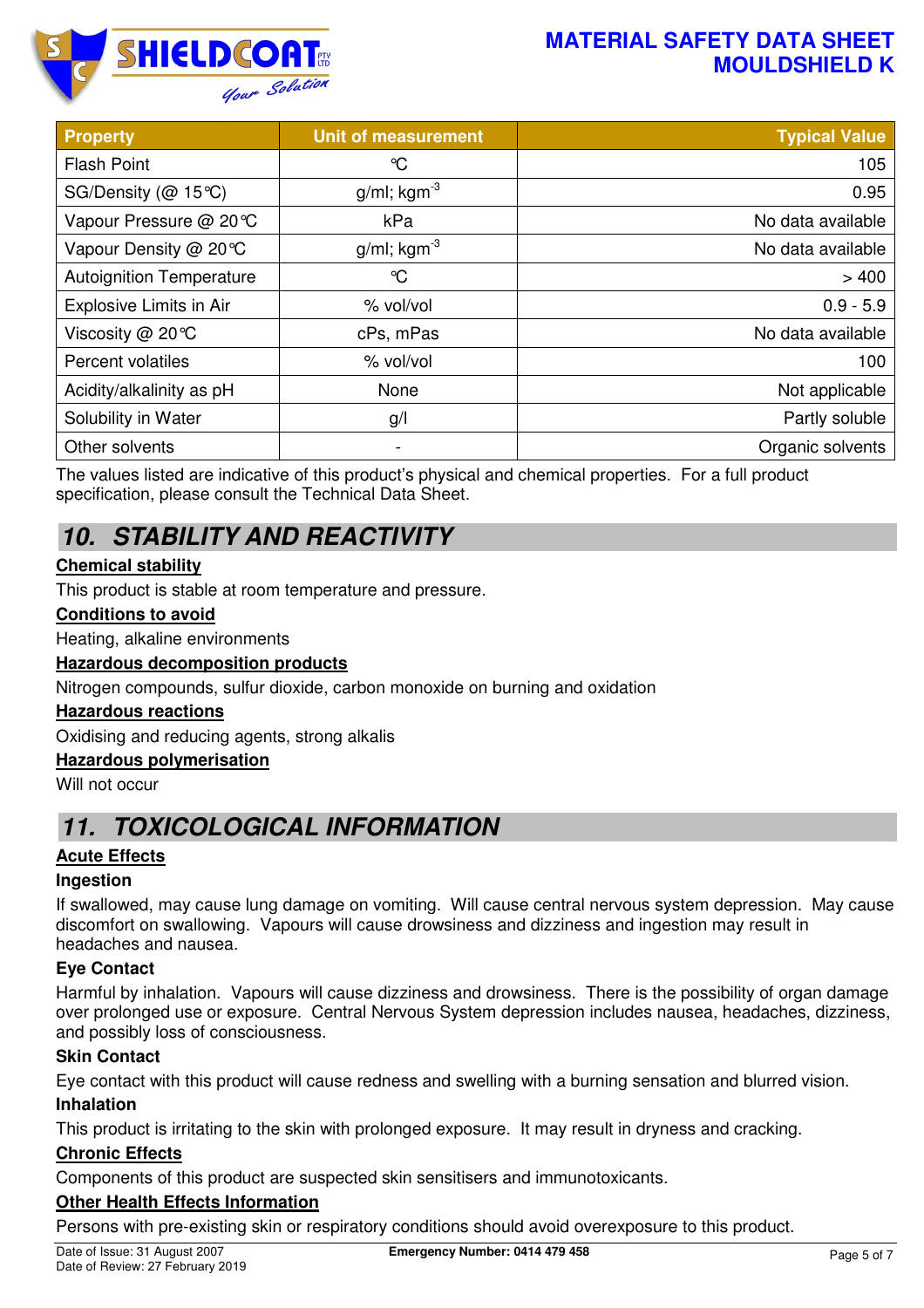

### **Toxicological Information**

Oral LD<sub>50</sub>: Octhilinone: Rat: 550 mg/kg Dermal LD<sub>50</sub>: No data available

## **12. ECOLOGICAL INFORMATION**

### **Ecotoxicity**

### **Aquatic Toxicity:**

Fish Toxicity  $LC_{50}$ : This product is known to be toxic to aquatic life. Daphnia Magna  $EC_{50}$ : No data available<br>Blue-green algae: Expected to be to Expected to be toxic Green algae: Expected to be toxic

#### **Persistence/Biodegradability:**

Octhilinone: log P: 2.45; Terbutryn: log P: 4.3

### **Mobility:**

This product is soluble in water and is expected to be highly mobile on dilution.

# **13. DISPOSAL CONSIDERATIONS**

### **Disposal Methods**

Empty packaging should be taken for recycling, recovery or disposal through a suitably qualified or licensed contractor. Care should be taken to ensure compliance with national and local authorities. Packaging may still contain product residue that may be harmful. Ensure that empty packaging is managed in accordance with Dangerous Goods regulations.

#### **Special Precautions**

This product is not suitable for disposal by either landfill or via municipal sewers, drains, natural streams or rivers. This product is ashless and can be incinerated in a regulated facility. In the absence of a designated industrial incinerator, this product should be treated and disposed through chemical waste treatment, or considered for use in solvent recycling.

## **14. TRANSPORT INFORMATION**

| <b>Road and Rail Transport</b> |                                                              | <b>Marine Transport</b>    |                                                              | <b>Air Transport</b>       |                                                              |
|--------------------------------|--------------------------------------------------------------|----------------------------|--------------------------------------------------------------|----------------------------|--------------------------------------------------------------|
| UN No.                         | 3082                                                         | UN No.                     | 3082                                                         | UN No.                     | 3082                                                         |
| Proper<br>Shipping<br>Name     | Environmentally<br>hazardous<br>substance, Liquid,<br>N.O.S. | Proper<br>Shipping<br>Name | Environmentally<br>hazardous<br>substance, Liquid,<br>N.O.S. | Proper<br>Shipping<br>Name | Environmentally<br>hazardous<br>substance,<br>Liquid, N.O.S. |
| <b>DG Class</b>                | 9                                                            | <b>DG Class</b>            | 9                                                            | <b>DG Class</b>            | 9                                                            |
| Sub. Risk                      | None                                                         | Sub. Risk                  | None                                                         | Sub. Risk                  | None                                                         |
| Packing<br>Group               | Ш                                                            | Packing<br>Group           | Ш                                                            | Packing<br>Group           | $\mathbf{III}$                                               |
| Hazchem                        | 2X                                                           | Hazchem                    | 2X                                                           | Hazchem                    | 2X                                                           |

#### **Dangerous Goods Segregation**

This product is classified as Dangerous Goods Class 9 for Transport by Road, Rail, and Sea.

## **15. REGULATORY INFORMATION**

**Country/Region:** Australia **Inventory:** AICS **Status:** Listed